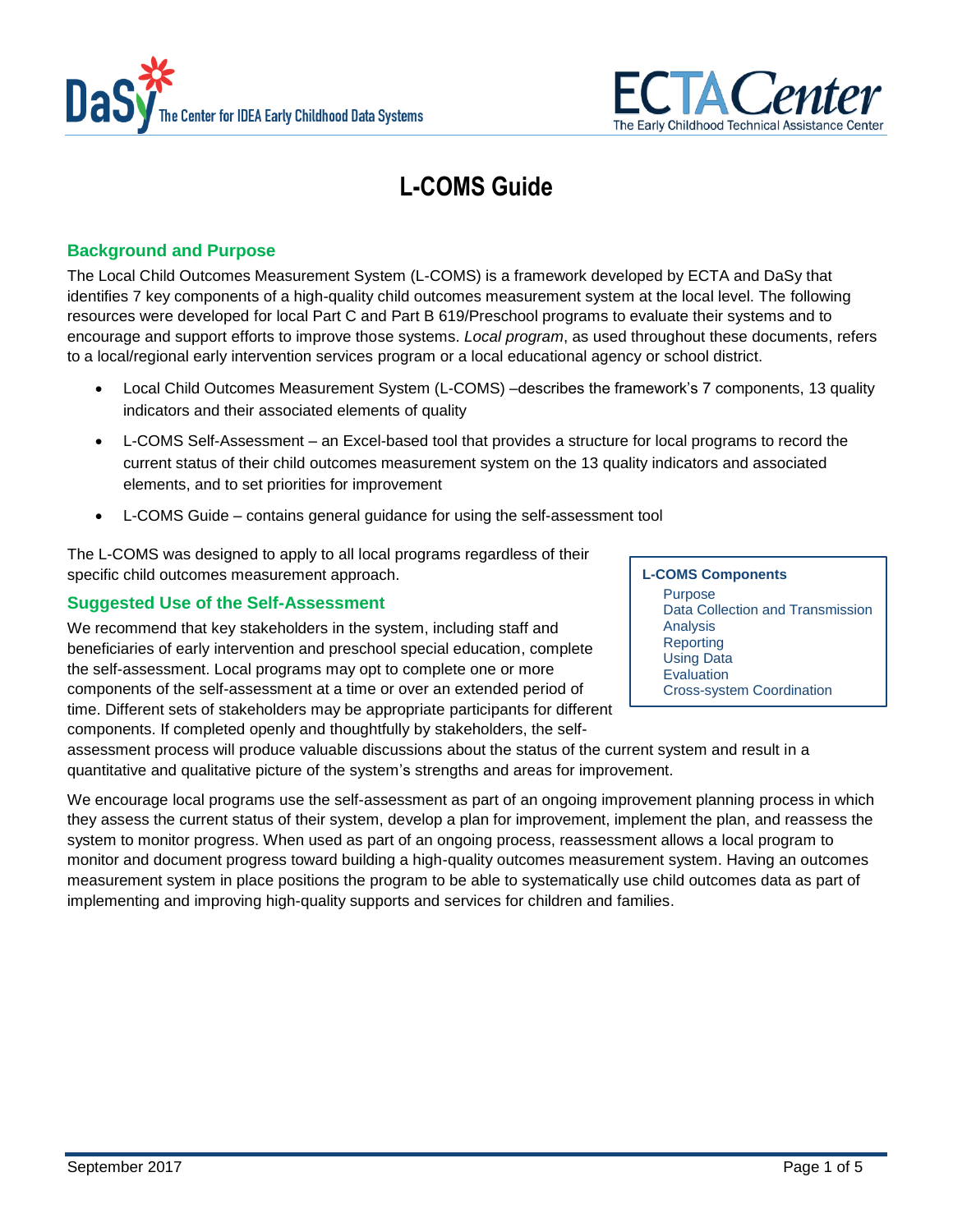# **Overview of the Suggested Process**

- 1. Select the component(s) for which the self-assessment will be completed.
- 2. Identify the appropriate stakeholders for the self-assessment process for those components.
- 3. Gather stakeholders and complete the self-assessment.
- 4. Review the self-assessment results and determine priorities for improvement planning.
- 5. Develop a plan for improvement.
- 6. Implement the plan for improvement.
- 7. Establish and maintain a continuous cycle of reassessment and improvement planning, that is, re-administer the self-assessment, identify areas of progress and new or ongoing areas for improvement, and revise the plan accordingly.

# **Completing the Self-Assessment**

Each L-COMS component contains up to three Quality Indicators and each Quality Indicator has multiple Elements of Quality. When completing the self-assessment, stakeholders review and discuss each element, assigning it a consensus rating of 1 to 4, and recording brief notes (the "evidence") describing the basis for the rating.

Stakeholders should read each element and discuss whether the element is in place and, if so, whether it is partially or fully implemented.

- A "1" on the element rating scale indicates the element is not implemented and the program is not planning to implement it.
- A "2" indicates the element is not implemented but the program is planning to work on it or has started working on it.
- A "3" on the scale indicates an element is partially implemented. An element can be partially implemented in a variety of ways. It might be that some aspects of the element are implemented and others are not. It might be that the element is implemented in some areas but not others.
- Finally, a "4" on the scale indicates the element is fully implemented. By fully implemented, we mean the element is in place and of high quality.

| <b>Elements of Quality Rating Scale</b> |                                                                         |
|-----------------------------------------|-------------------------------------------------------------------------|
|                                         | No - element not in place and not planning to work on it at this time   |
|                                         | No - element not in place but planning to work on it or getting started |
|                                         | Yes - element partially implemented                                     |
| 4                                       | Yes - element fully implemented                                         |

After discussing an element, the stakeholders should determine the rating that best describes the current status of that element, record the rating, and document the basis for the rating. Documenting the basis for the rating decision will be important for improvement planning so there is a record of what the stakeholders considered in reaching their decision. For example, if the element was rated as partially implemented, what aspect of the element was identified as not yet in place or of high quality?

The combination of ratings of the elements determines the rating for the associated Quality Indicator. Unlike the Element of Quality rating, the Quality Indicator rating is not selected by the stakeholder group but rather is calculated based on the element ratings. The rating for a Quality Indicator can range from 1 to 7, with a 1 defined as none of the associated Elements of Quality is planned or in place and a 7 defined as all of them are fully implemented. The selfassessment tool automatically calculates the Quality Indicator ratings from the element ratings.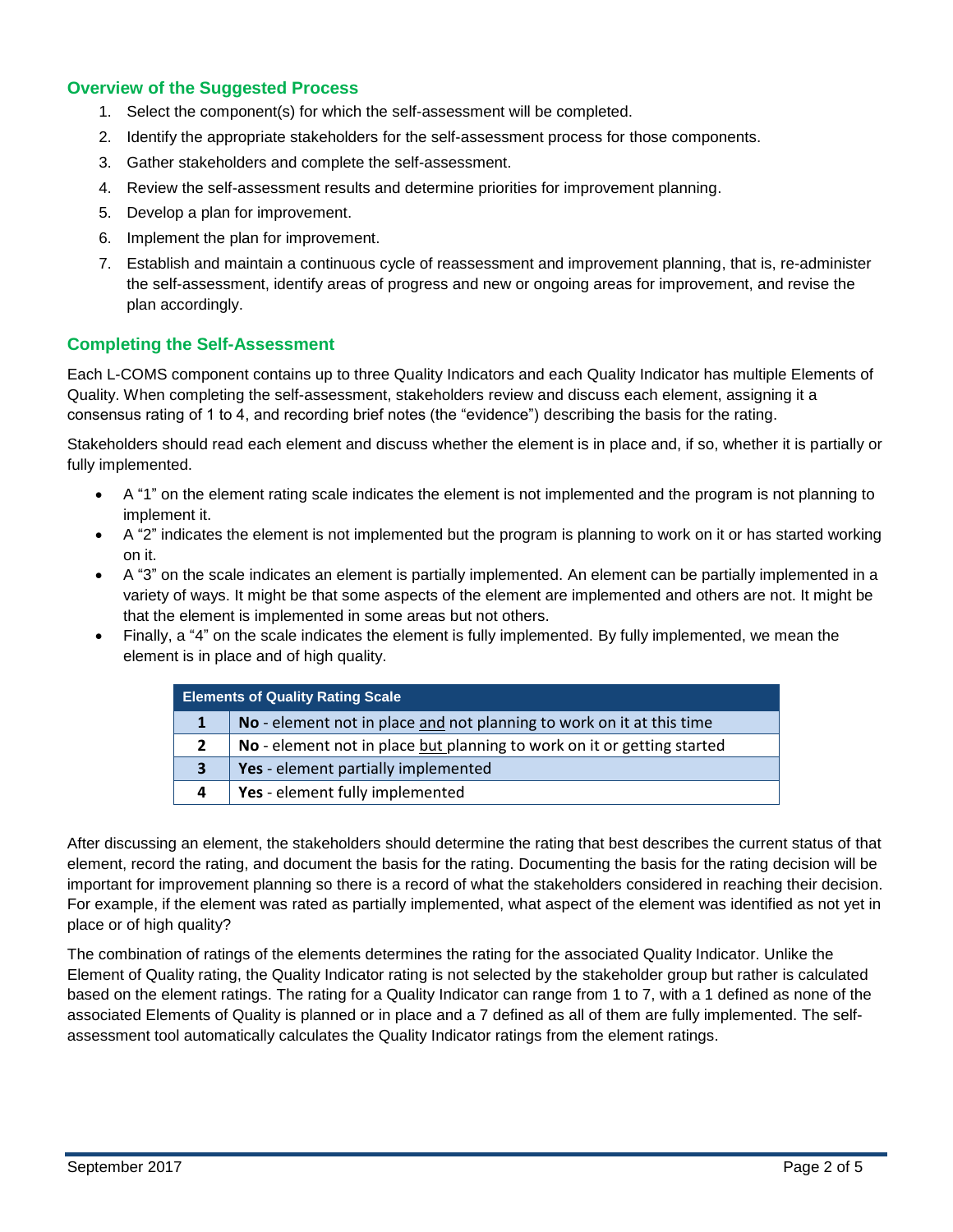| <b>Quality Indicator Rating Scale</b> |                                                                                          |  |
|---------------------------------------|------------------------------------------------------------------------------------------|--|
| 1                                     | None of the elements is yet planned or in place.                                         |  |
| $\mathbf{2}$                          | Most of the elements are not yet planned or in place.                                    |  |
| 3                                     | Some elements are in place; a few may be fully implemented.                              |  |
| 4                                     | At least half of the elements are in place; a few may be fully implemented.              |  |
| 5                                     | At least half of the elements are in place; some are fully implemented.                  |  |
| 6                                     | At least half of the elements are fully implemented; the rest are partially implemented. |  |
| 7                                     | All elements are fully implemented.                                                      |  |

Note: *In place* means an element is fully or partially implemented.

The L-COMS Self-Assessment tool creates a profile that includes a summary of the numerical ratings and a graph of the results. The bars in the graph are color coded to show the relative strengths and weaknesses across the Quality Indicators in each of the completed components.

We encourage programs to use the self-assessment as part of an ongoing improvement planning process. The results of the self-assessment will help a program identify the relative strengths and weaknesses of its system, but the selfassessment is not a road map in that it does not tell a program where to start or what to do next. The program will need to determine where to focus improvement efforts based on its priorities and resources. After reviewing the overall results for the Quality Indicators, the stakeholders should determine the priority areas for improvement. To set priorities, the program can go back to the worksheet for each of the components completed. The Self-Assessment tool provides for priority ratings of low, medium, or high to be assigned to the Elements of Quality, the Quality Indicators, or both. The priorities assigned in the component worksheets are summarized on the QI Summary sheet. An improvement plan can be developed based on the profile and the priorities assigned by the stakeholders.

Detailed instructions on how to use the L-COMS Self-Assessment tool are contained on the first worksheet in the file ("Instructions") and on the following pages of this document. The tool can be found at [ECTA Outcomes Measurement](http://ectacenter.org/eco/pages/frame_dev.asp#SelfAsses)  [Frameworks](http://ectacenter.org/eco/pages/frame_dev.asp#SelfAsses) or the [DaSy Center L-COMS.](http://dasycenter.org/local-child-outcomes-measurement-system-l-coms/)

# **Assistance with Completing the Self-Assessment**

Staff from ECTA and DaSy are available to help states plan for and support local programs in the use of the L-COMS Self-Assessment. This includes answering questions about how to work with the tool; assisting with planning for the process or facilitating the stakeholder discussion; developing processes for improvement planning; as well as providing other kinds of assistance the state or local programs might need. If you would like any kind of assistance or have any questions about the measurement framework or the self-assessment, please contact ECTA or DaSy.

# **Detailed Instructions for Working in the L-COMS Self-Assessment Tool**

# **Overview of Instructions**

There are 12 worksheets in the L-COMS Self-Assessment tool. Seven of them are for rating the Elements of Quality for each of the seven components. The purpose of each worksheet is explained below along with the instructions on how to use it.

Upon opening the workbook, be sure to enable the macros. There are several ways to accomplish this, depending upon which version of Microsoft you are using:

- Microsoft 2013: Click on the *Enable Content* button in the yellow Message Bar.
- Microsoft Excel 2007 and 2010: Go to File > Info > Enable Content > Enable All Content.
- Microsoft 2003: Download and install the Compatibility Pack from Microsoft: [https://www.microsoft.com/en](https://www.microsoft.com/en-us/download/details.aspx?id=3)[us/download/details.aspx?id=3](https://www.microsoft.com/en-us/download/details.aspx?id=3)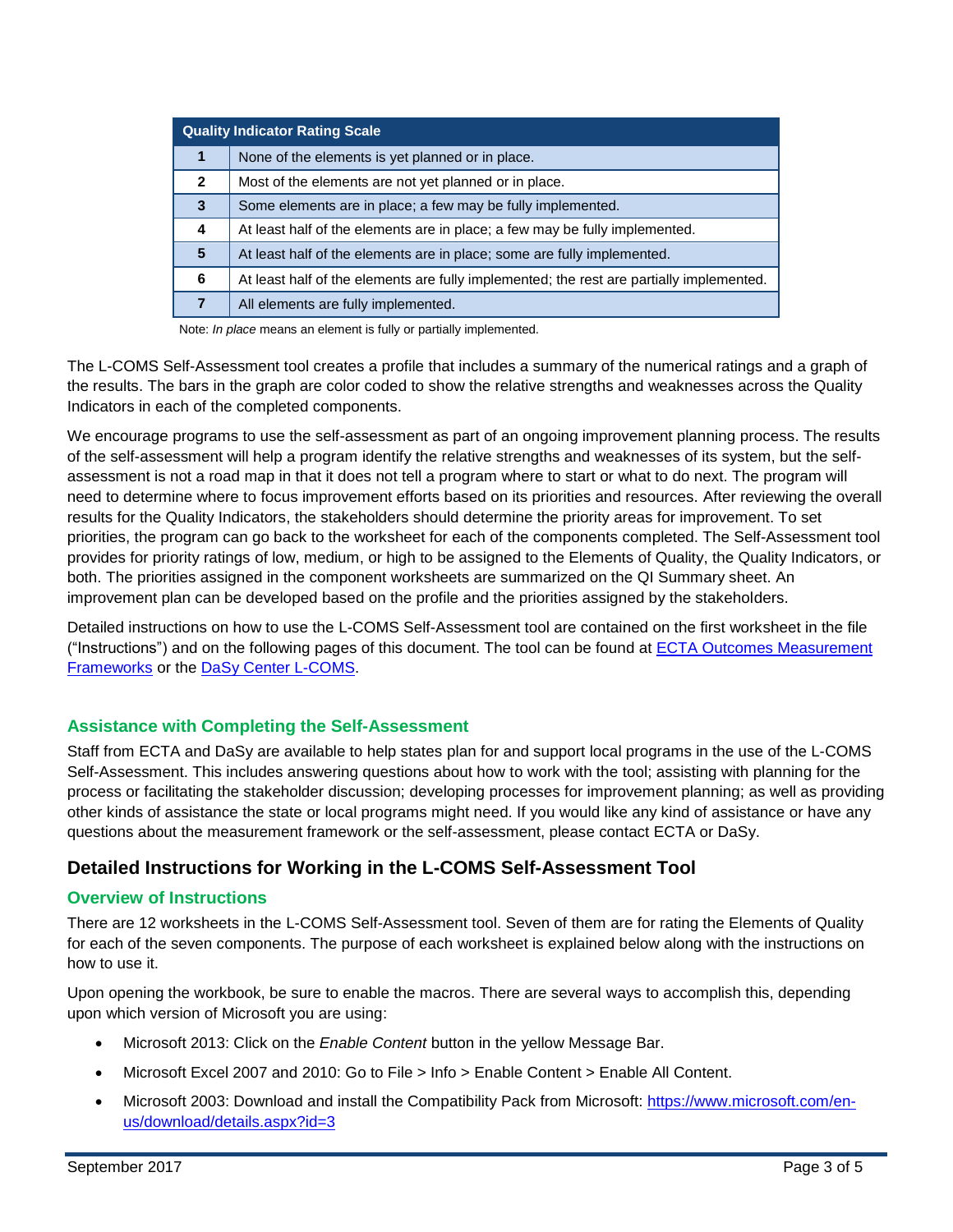If you cannot enable the macros through one of these methods, you may need to change a setting in your security or trust center settings. Additional information is provided at [http://www.exceltrick.com/how\\_to/enable-macros-in-excel/.](http://www.exceltrick.com/how_to/enable-macros-in-excel/)

Throughout the workbook, cells that are shaded light **yellow** require data entry; data cannot be entered in cells shaded light **blue**; those cells are automatically calculated and cannot be edited.

# **Worksheets**

| The 12 Worksheets                |  |  |
|----------------------------------|--|--|
| Instructions                     |  |  |
| Participants                     |  |  |
| Table of Contents                |  |  |
| Element Rating Sheets (7)        |  |  |
| Purpose                          |  |  |
| Data Collection and Transmission |  |  |
| Analysis                         |  |  |
| Reporting                        |  |  |
| Using Data                       |  |  |
| Fvaluation                       |  |  |
| Cross-system Coordination        |  |  |
| QI Summary                       |  |  |
| Data                             |  |  |

#### **Instructions**

This sheet provides detailed instructions for working in the L-COMS Self-Assessment Tool. They are provided in this document and in the first sheet of the workbook for your convenience.

#### **Participants**

This sheet is for documenting the participants (by name and/or role) who are involved in the self-assessment. Enter the name and/or role of each participant, and place an "X" in the cell in the component. Enter the date on which the self-assessment was completed in row 12.

#### **Table of Contents**

This sheet lists all of the components in the L-COMS. There are links to each of the component worksheets. An alternative to using the links is to click on the worksheet tab at the bottom of the document.

#### **Element Rating Worksheets**

*Element ratings:* Each of these seven worksheets is used to rate the Elements of Quality (EQs) for one component. Within a worksheet the elements are organized by Quality Indicator (QI).

In the Rating column, enter the rating for each element by entering the number (1 to 4) or by selecting the value from the dropdown list.

Once all element ratings for a QI are entered, the QI rating is automatically calculated and displayed in the row for the respective QI (in the light blue cell).

*Evidence:* Immediately below each element is a text box (shaded light yellow) for documenting the evidence for the element. The text box will expand to the needed length, and clicking on the *Show Evidence* will then resize the rows and display all of the evidence; clicking on the *Hide Evidence* button will hide all of the evidence rows. Thus, the Element Rating worksheets may be viewed and/or printed with or without the evidence displayed.

At the top of each sheet is a link back to the *Table of Contents* and buttons that make it easy to navigate to each QI.